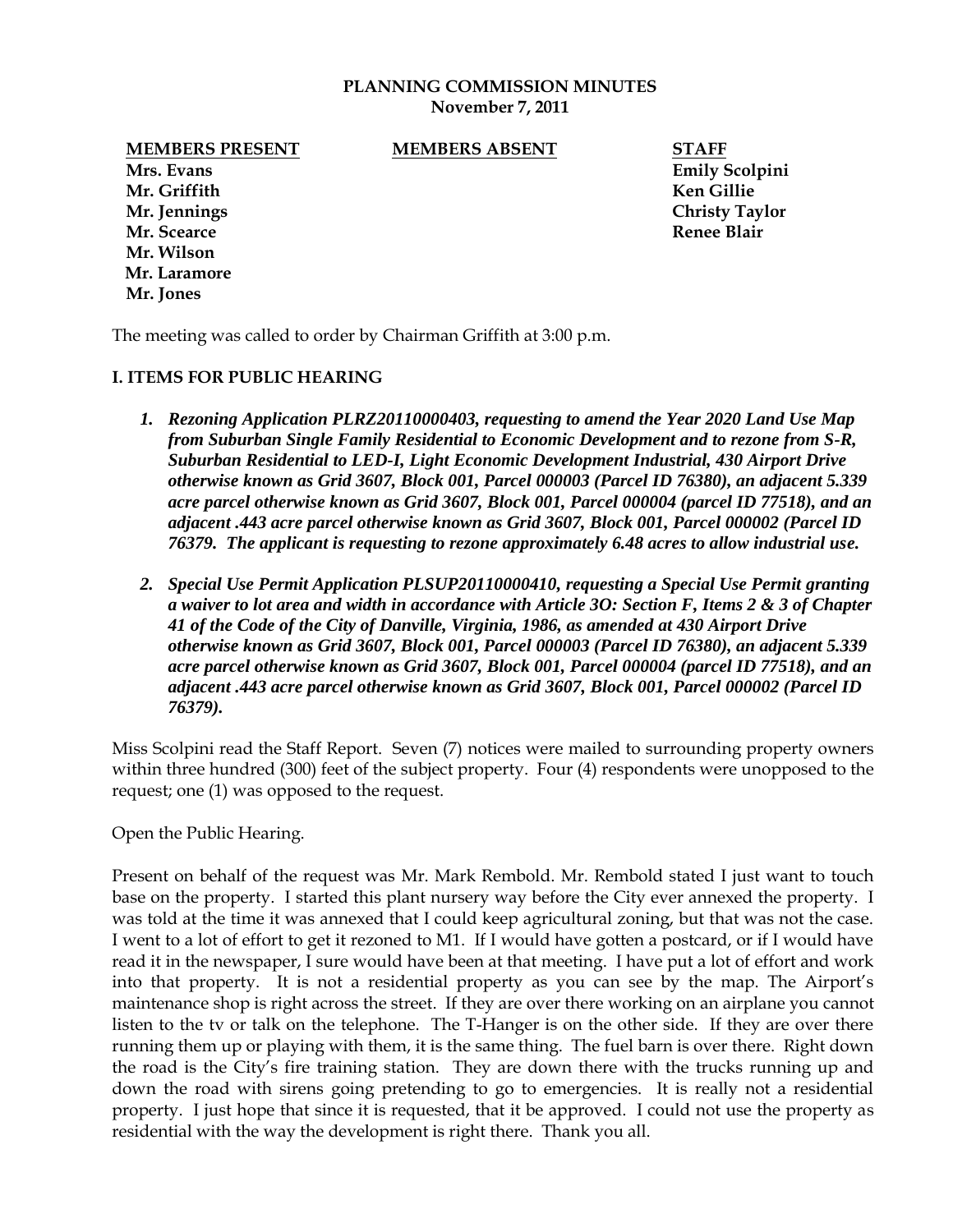Mr. Jennings asked which side of the property are the two (2) houses located?

Mr. Rembold responded they are on the front part. They are across the street from the maintenance hanger.

Mr. Jennings asked on Stinson Drive?

Mr. Rembold responded Airport Drive. When we were zoned into M1, that did away with the rental thing. My brother quit renting the houses out and started using them as storage buildings. He has lost all of the money on the rent. We never realized that we got zoned back to residential. The only reason we found out was Kent Shelton, the City Engineer, came by saying that they were thinking about redoing the road right there and wondered about buying the property. He said that we were zoned residential. I took the paperwork down to his office and he said "no, this has all changed." I cannot believe it.

Mr. Jennings asked did they complain about it?

Mr. Rembold responded no, those are my brother's houses.

Mr. Wilson stated you were speaking quickly so I am not sure that I heard this correctly. I thought I heard you say that you wanted to use this for residential.

Mr. Rembold stated no, there is no use for residential.

Mr. Wilson asked so you want to use it for your plant nursery?

Mr. Rembold responded right.

Mrs. Evans asked so you are going to continue with that?

Mr. Rembold responded yes.

Mrs. Evans stated we have one (1) opposition and I do not know who it is in relation to where the property is. This person thinks that it will decrease the value of her property. Are there other houses on that road that are residential?

Mr. Rembold responded I have a storage building that is a house that is like one hundred years (100) old that I use on the corner of my property. That is the last house. My brother's are the other two (2) houses. There is a house, but I do not think anybody lives in that house. The people went to the nursing home. It is one (1) other house, and then it is a trailer park. The last time we rezoned, the person that lived at the very end of the trailer park, they were opposed to it.

Mr. Griffith stated Kenny maybe you can help. I rode through there this morning. I was looking at the map and it appears to me that the individual who is opposed has three (3) lots two (2) of which are adjacent to Mr. Rembold's property. There does not appear to be any buildings or anything on those lots. What I could see from the road looked like it is vacant.

Mr. Gillie stated there is a house on one (1) of them at the end of Praither Drive.

Mr. Griffith asked do you know if that is occupied?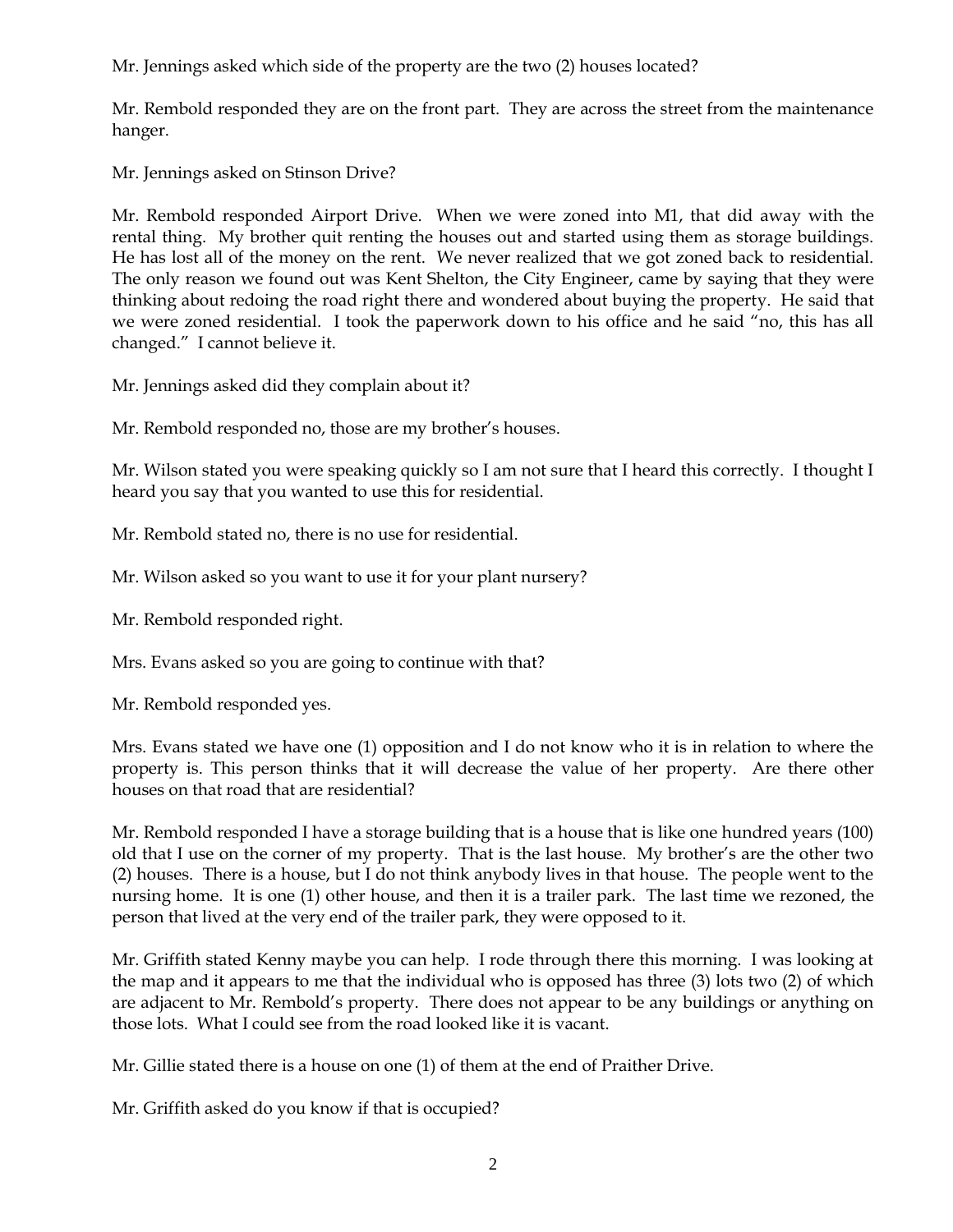Mr. Gillie responded I believe it is occupied.

Mr. Griffith stated it just appeared to me that two (2) of the three (3) were just wooded.

Mr. Rembold stated I would say that if their property backs up to there, then it probably backs up to the other industrial park.

Mr. Jones asked in the opinion of staff, would property value decrease adjacent to this property?

Mr. Gillie responded in our opinion no, it would not. The properties in that area are across from the Airport, which is zoned Industrial. They are adjacent to the Cyber Park, as well as some additional property that is zoned LED-I. With Mr. Rembold's property you have what is the main road into the Cyber Park. No, we do not believe that this would change their value.

Mr. Jennings asked I have one (1) question. It seems that there is a street running off of Airport Drive. Is that a street or just a driveway? Will it remain as it is to accommodate anyone that owns the property?

Mr. Gillie responded on the north side or the south side? On the north side of the road there is what was the buffer left over from when they did the Cyber Park. When that land was acquired it was originally Riverview 2. Then it was converted from Riverview 2 into the Cyber Park. When it became the Cyber Park they created a buffer of one hundred (100) or one hundred fifty (150) feet. It went around the properties that were in Green Acres, Woodside, and continued over to those behind Gilbert and the backside of Praither. That will stay. That is not a right-of-way. That is just a road. Now on the south side you have the road that leads down to the T-Hangers and also the compost site, but that would be the on the opposite side of Airport Drive, the same side as the Fire Training Center.

Mr. Jennings asked so this is just a little private road?

Mr. Gillie responded on the south side of the road it is the City's access. On the north side it is not a road, it is a buffer that was dedicated by the City.

Mr. Wilson asked the development has nothing to do with the Cyber Park?

Mr. Gillie responded no, it does not.

Mr. Scearce stated I had talked to staff earlier today. I think there is a natural gas line or something.

Mr. Gillie stated some sewer lines.

Mr. Scearce stated sewer lines that run across the back of the property that actually creates a natural buffer too. I cannot see how it is going to hurt anything and the use of the property is going to continue as it has been.

Close the Public Hearing.

**Mr. Scearce made a motion to recommend approval of Rezoning Application PLRZ20110000403 as submitted. Mr. Laramore seconded the motion. The motion was approved by a 7-0 vote.**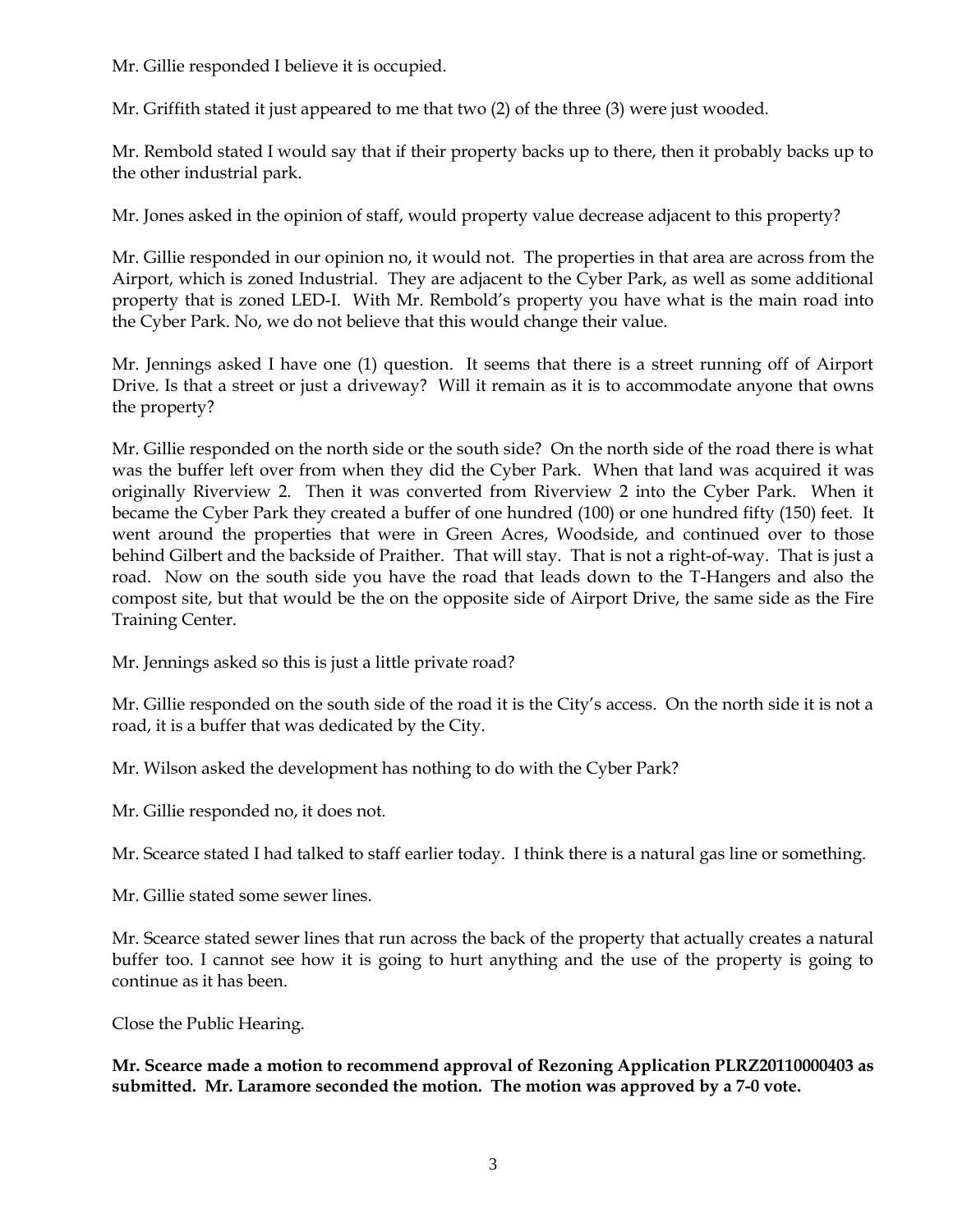**Mr. Scearce made a motion to recommend approval of Special Use Permit Application PLSUP20110000410 as submitted. Mr. Jennings seconded the motion. The motion was approved by a 7-0 vote.**

*3. Code Amendment Application PLCA20110000411 proposing to amend Chapter 41 of the Code of the City of Danville, Virginia, 1986, as amended, specifically Article 3.O entitled "LED-I Light Economic Development District", Section B. entitled "Permitted Uses", Section C entitled "Uses Permitted by Special Use", Section D entitled "Prohibited Uses" and Section I entitled "Additional Regulations" to address aircraft related industries as a use allowed within the district and establish regulations on the same.* 

Mr. Gillie asked on the last case, when you closed the public hearing, did you ask for those in opposition to speak?

Mr. Griffith responded no, I am afraid I did not. I am sorry. Excuse me, you are right.

Mr. Gillie stated that is fine. We just had someone else in the audience. I wanted to make sure that we covered everything. We can move on with the next one.

Ms. Blair read the Staff Report.

Open the Public Hearing.

No one was present on behalf of the request.

Close the Public Hearing.

Mr. Laramore asked is this related specifically to this piece of property that we are addressing on these others or is this in general?

Mr. Gillie responded actually this is in general for all of that area. Economic Development has worked on clients for the Airport. One of the questions that has came up is the ambiguity of the noise statue that we had, so we have tried to figure out a way to clean this up to make it easier for Economic Development to market properties in the Airport area. It is coincidence really that it tied in with his case being the same day. His came because of the way Council authorized it and advertised it. This is more of an Economic Development prospect project.

Mr. Jennings asked I noticed that you underlined noise. Is noise the only problem people have in that area with aircraft?

Mr. Gillie responded noise is the main focus. On aircraft, any work done on the engine can also be noisy. Also when you go out working on them, if you have to do any moving of metal parts and other things can also be noisy. A concern was raised. If someone was working on an airplane, what kind of noise could be generated just by them working on it? The way the statue read was kind of open. If there was a problem, then it comes to City Council. Well, who would want to open up not knowing whether or not they were going to get shut down or not? We are trying to figure out a way to establish a set regulation; this is what you have to do. That is why we put those distance requirements and other things in it. It is really related to aircraft, but also whatever they can land at the Airport. What other industries you could have that would work on aircraft material.

Mr. Griffith asked this has nothing to do with aircraft take off and landings?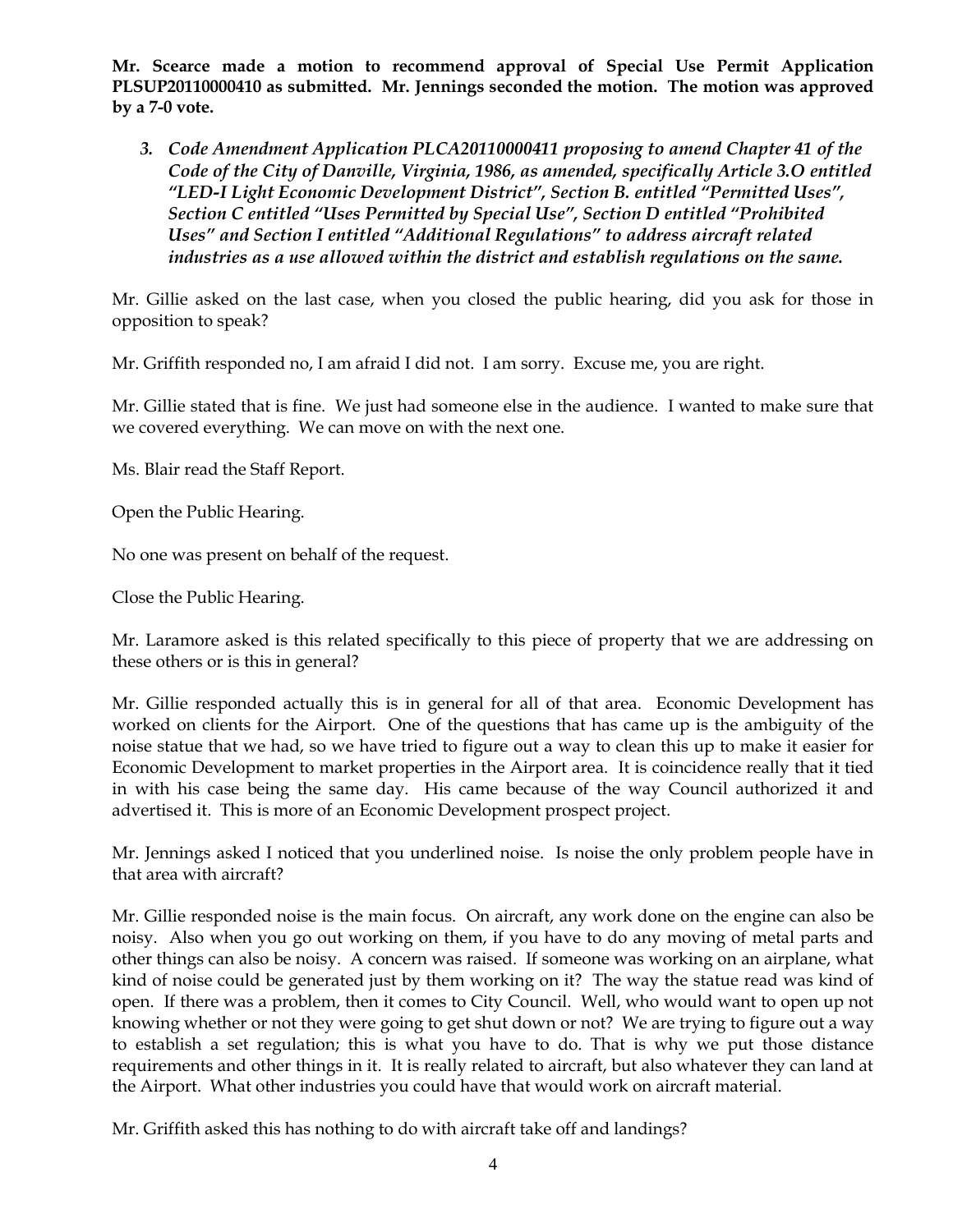Mr. Gillie responded no, it has nothing to do with aircraft take off and landings. That is regulated separately. This is more for any work that would occur in the Airport, and it is also the LED-I; so it would work in other districts as well. If you are doing something that is aircraft related in areas that are not on the Airport property. We have some additional land around that area that is zoned the same thing. We have another airport industry that is located out, so it could go in other spots as well. Mostly, we have got seventeen hundred (1700) acres in the Airport. They have tried to land some people in the past and folks have shied away because the zoning came up.

Mr. Jennings asked currently we only have it where you can land in one (1) direction? Is that right or take off?

Mr. Gillie responded I believe that is how the Airport functions. The Code change that we have is not really related to landing or taking off. It is more industrial related. What happens if the City gets someone to go into one (1) of the buildings and how they would operate and how they would function.

Mr. Jennings asked I was just wondering if some large airplane needed to come in from different directions or take off, would the wind factor into this?

Mr. Gillie responded there are two (2) runways that are still open; one (1) of them has been closed so I believe you have the option of taking off in different directions. When they do the work on the main runway, I think the other one will stay open. You can currently take off more than one (1) way. It depends on the size of the aircraft and a lot of other factors.

**Mr. Jennings made a motion to recommend approval of Code Amendment Application PLCA20110000411 as submitted. Mr. Jones seconded the motion. The motion was approved by a 7-0 vote.**

## **II. MINUTES**

**Mrs. Evans made a motion to approve the minutes from the October 10, 2011 meeting. Mr. Jennings seconded the motion. The minutes were approved by a 7-0 vote.**

## **IV. OTHER BUSINESS**

Mr. Gillie stated the Code change that you recommended at your September  $12<sup>th</sup>$  meeting to allow for limited retail sales in the N-C district was approved by City Council at their last meeting. The other items that we have will come to City Council in a few weeks. The case on Park Avenue, if you remember the applicant had requested to table because they thought the N-C requirement changes would take care of their request, has withdrawn their case. Once Council approved it, it allows them to go and do what they had asked for previously. That case is now off of the books. There is going to be a rather large amount of Code changes that are going to be coming to you within the next few months. There were some changes in State law on items such as med cottages. I do not know if anyone is familiar with that, but staff has been working to see how the Attorney General ruled on a few things regarding those. That is going to come to you. We have also got some general Code changes that we will be bringing to you. I just wanted to let you know that there are going to be some more Zoning Code changes coming up in the near future. That is all we have.

Mr. Griffith asked do we have anything for next month?